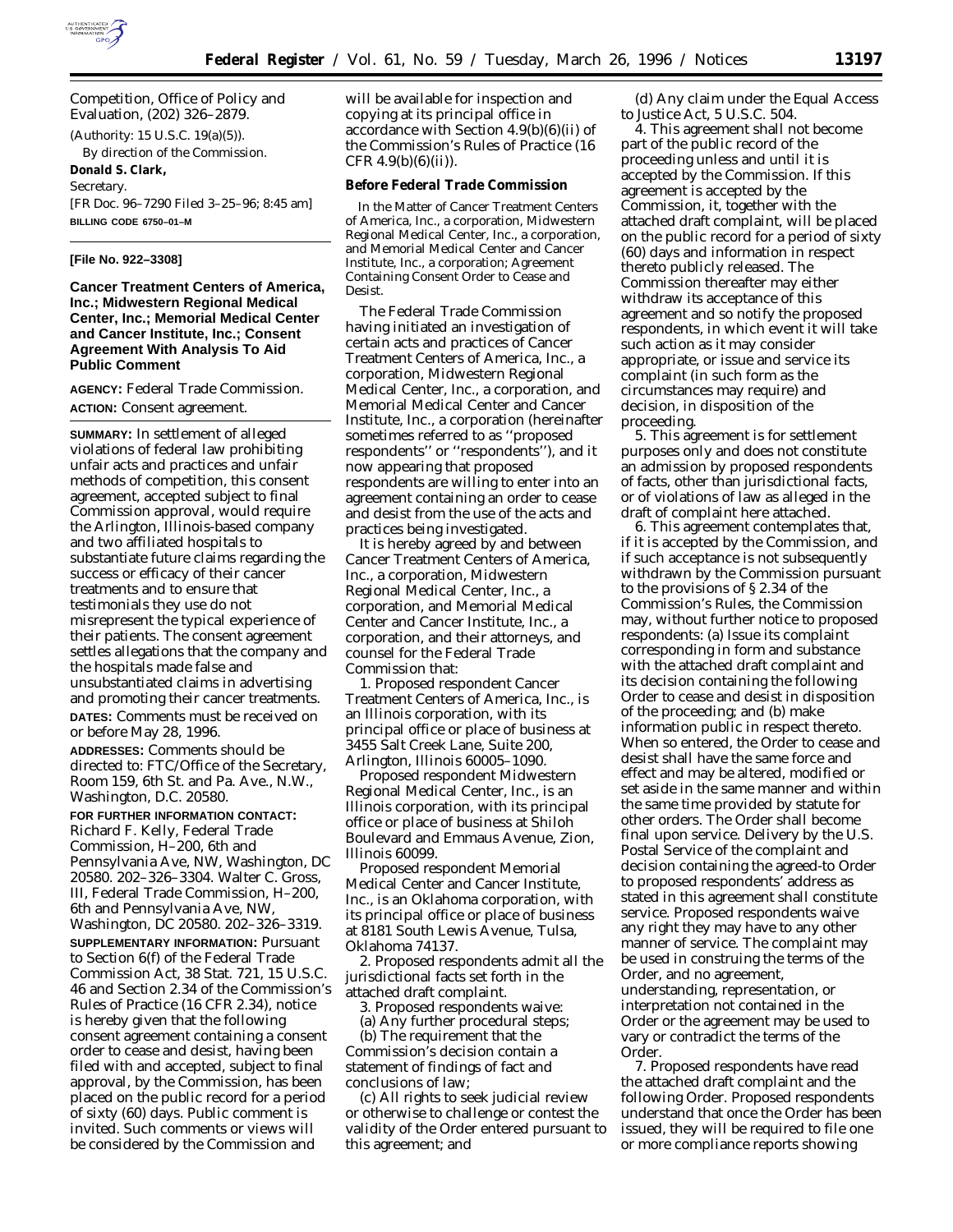that they have fully complied with the Order. Proposed respondents further understand that it may be liable for civil penalties in the amount provided by law for each violation of the Order after it becomes final.

### **Order**

# **Definitions**

For the purposes of this Order, the following definitions shall apply:

A. ''Competent and reliable scientific evidence'' shall mean tests, analyses, research, studies or other evidence based on the expertise of professionals in the relevant area that have been conducted and evaluated in an objective manner by persons qualified to do so, using procedures generally accepted in the profession to yield accurate and reliable results.

B. ''Cancer'' shall mean any of various malignant neoplasms characterized by the proliferation of anaplastic cells that tend to invade surrounding tissue and may metastasize to new body sites or the pathological condition characterized by such growths.

C. ''Independent organization or facility'' means any organization, association, or entity, whether or not for profit, which is not owned or controlled, directly or indirectly, by respondents, individually or collectively.

D. ''Endorsement'' means any advertising message (including verbal statements, demonstrations or depictions of the name, signature, likeness or other personal identifying characteristics of any individual or the name or seal of an organization) which message consumers are likely to believe reflects the opinions, beliefs, findings, or experience of a party other than the sponsoring advertiser.

#### **I**

It is ordered that respondents Cancer Treatment Centers of America, Inc., a corporation, Midwestern Regional Medical Center, Inc., a corporation, and Memorial Medical Center and Cancer Institute, Inc., a corporation, their successors or assigns, (hereinafter sometimes referred to as ''respondents''), and respondents' officers, representatives, agents, and employees, directly or through any corporation, subsidiary, division, or other advice, including franchisees or licensees, in connection with the advertising, promotion, offering for sale, or sale of products or services purporting to treat or cure disease, in or affecting commerce, as ''commerce'' is defined in the Federal Trade Commission Act, do forthwith cease and desist from:

A. Making any representation, directly or by implication, about either:

(1) The existence or content of statistical data that purports to document survivorship rates or cure rates for cancer patients in respondents' treatment facilities, or

(2) Cure rates or survivorship rates either for any of respondents' treatment facilities or for any treatment modality or modalities offered by respondents. unless, at the time of making any such representation, respondents possess and rely upon competent and reliable evidence, which when appropriate must be competent and reliable scientific evidence, substantiating the representation.

B. Representing, directly or by implication, that any modality for the treatment or mitigation of cancer or its attendant symptoms is approved, endorsed or accepted by any independent organization or facility unless, at the time of making any such representation, respondents possess and rely upon competent and reliable evidence, which when appropriate must be competent and reliable scientific evidence, substantiating the representation.

C. Making any representation, directly or by implication, about the efficacy of any modality that purports to treat or mitigate cancer or its attendant symptoms, unless, at the time of making any such representation, respondents possess and rely upon competent and reliable scientific evidence substantiating the representation.

D. Representing, directly or by implication, that any endorsement of any of respondents' treatment programs that purport to mitigate or cure cancer represents the typical or ordinary experience of members of the public who use the program, unless:

(1) At the time of making such representation, respondents possess and rely upon competent and reliable scientific evidence, that substantiates such representation, or

(2) Respondents disclose clearly, prominently and in close proximity to the endorsement or testimonial either:

(a) What the generally expected results would be for users of such program, or

(b) The limited applicability of the endorser's experience to what consumers may generally expect to achieve, that is, that consumers should not expect to experience similar results.

E. Making any representation, directly or by implication, about the performance, safety or benefits of any modality that purports to treat or mitigate cancer, its attendant symptoms

or attendant diseases, unless, at the time of making any such representation, respondents possess and rely upon competent and reliable scientific evidence substantiating the representation.

# **II**

It is further ordered that respondents shall notify the Commission at least thirty (30) days prior to the effective date of any proposed change such as dissolution, assignment, or sale resulting in the emergence of a successor corporation(s), the creation or dissolution of subsidiaries, or any other change in the corporation(s) that may affect compliance obligations arising out of this Order.

## **III**

It is further ordered that for three (3) years after the last date of dissemination of any representation covered by this Order, respondents, or their successors and assigns, shall maintain and upon request make available to the Federal Trade Commission for inspection and copying:

A. All materials that were relied upon in disseminating such representation; and

B. All tests, reports, studies, surveys, demonstrations or other evidence in their possession or control that contradict, qualify, or call into question such representation, or the basis relied upon for such representation, including complaints from consumers.

#### **IV**

It is further ordered that within ten (10) days from the date of service of this order, respondents shall distribute a copy of this Order to each of its officers, agents, representatives, independent contractors and employees who are involved in the preparation and placement of advertisements or promotional materials or who have any responsibilities with respect to the subject matter of this Order; and, shall secure from each such person a signed statement acknowledging receipt of this order.

# **V**

It is further ordered that respondents shall, within sixty (60) days after the date of service of this Order, file with the Commission a report, in writing, setting forth in detail the manner and form in which they have complied with this Order.

**Analysis of Proposed Consent Order To Aid Public Comment**

The Federal Trade Commission has accepted an agreement to a proposed